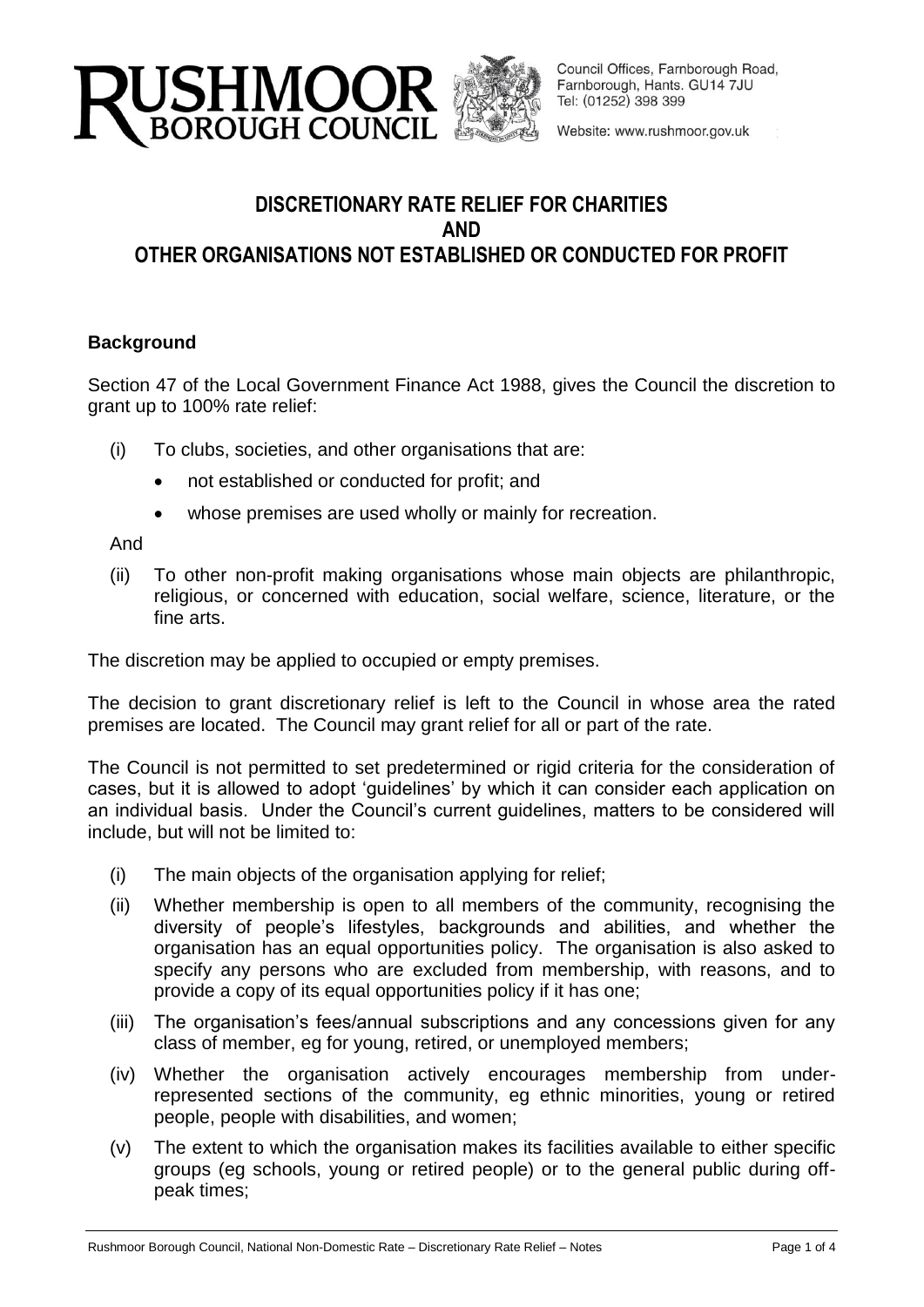- (vi) Training and educational facilities for members (eg specific training courses for the organisation's younger members);
- (vii) The extent to which the organisation is involved both locally and nationally in developing its particular interests;
- (viii) The extent to which membership is drawn from people mainly resident in the Rushmoor area;
- (ix) Whether the organisation has a licensed bar and, if so, the amount of the bar turnover.

There are limitations over the backdating of relief. Paragraph 23 of Schedule 3 to the Local Government and Rating Act 1997 amended Section 47(7) of the 1988 Act to provide that, from 1 April 1997, local authorities may reach a decision to grant discretionary rate relief for a financial year for up to six months after the end of that year. Backdating is therefore limited to a maximum of 18 months.

### **Charities and Community Amateur Sports Clubs**

Where there is an automatic and mandatory right to 80% relief, the Council may grant additional top-up relief from all or part of the balance of the rate for which the charity or club would otherwise be liable (ie up to 20% of the full rate).

If you are applying for discretionary rate relief on behalf of a charity or a registered Community Amateur Sports Club, there is no need to complete a separate application for mandatory rate relief.

### **Cost of Awarding Relief**

The Cost of awarding all forms of rate relief is split between central government, billing authorities and major preceptors on a fixed percentage basis.

Central Government bears 50% of the cost, the county 9% the fire authority 1% and billing authorities the remaining 40%.

In regard to Discretionary rate relief, if the relevant conditions are satisfied, the local authority has the discretion to award or refuse the application. When making their decision the local authority must consider the guidelines and appendices in our policy and take into account the impact that such awards might have on local authority tax payers in the area, as 40% of the cost is borne by the local authority.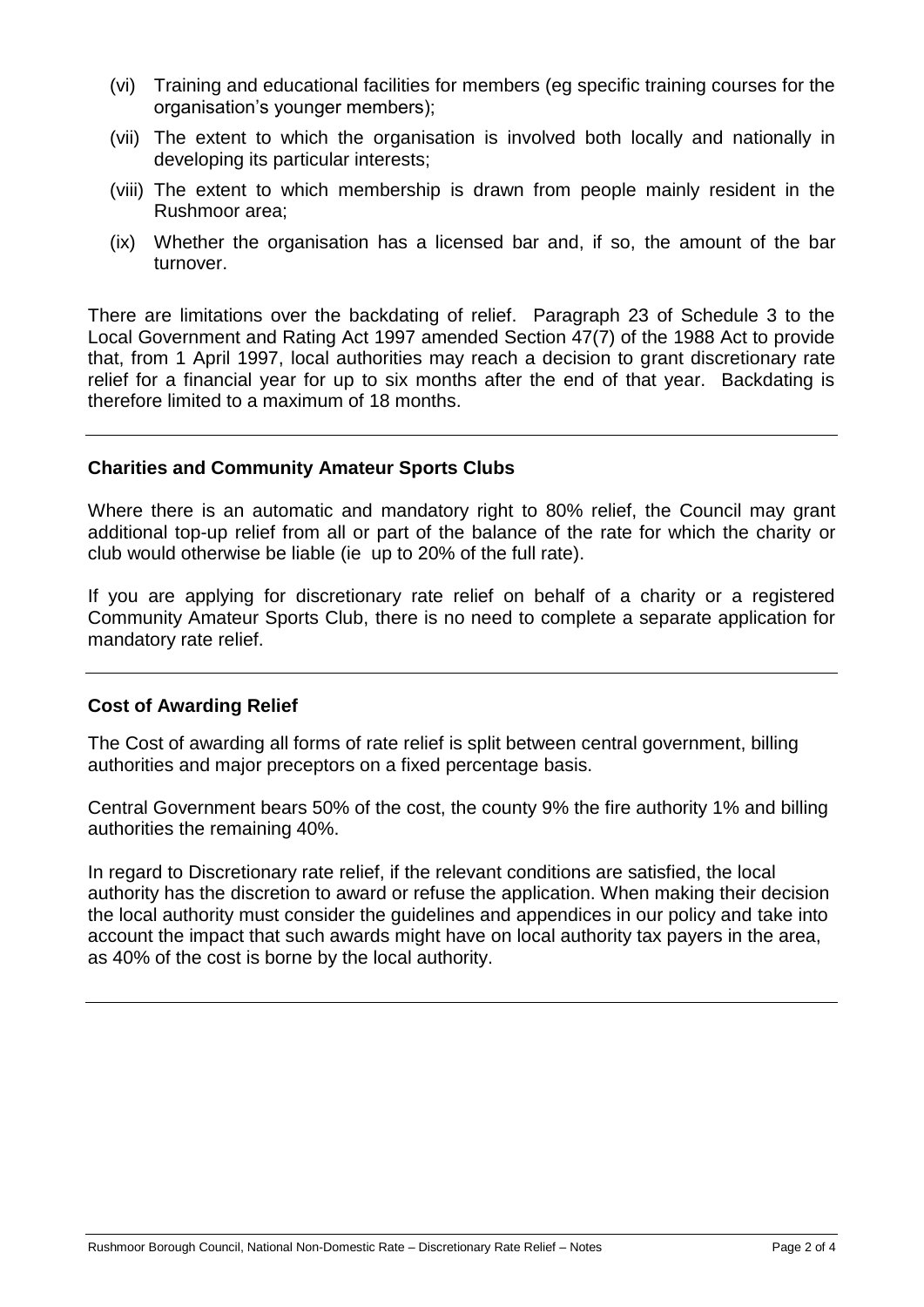### **Your application**

Your application will be considered by the Council's Cabinet. This is the Council's main decision making group, made up of leading Councillors.

In order that an informed decision may be reached, it is important that:

- (i) every question in this form is answered as fully as possible  $-$  if the question does not apply to you the please write "not applicable" in the space provided for your answer; and
- (ii) the required documentary evidence accompanies the completed form.

If you do not answer the questions or evidence is not provided, then your application may not be considered.

Upon receipt of your application, provided you have answered all of the questions and have attached the necessary documentary evidence, a report will be prepared for the Cabinet meeting to consider.

As the report contains information about the financial or business affairs of applicants, all members of the public and press are excluded from the part of the meeting when these are considered. The Cabinet does not consider representations in person at its meetings, so please be sure that everything you wish to be taken into account is included in your written application. The information you have supplied will be treated in the strictest confidence.

Where an application has been refused, either initially or following an appeal, further applications will not be considered within a period of two years following the latest decision, except where:

- (i) The use of the property changes; or
- (ii) The objectives of the organisation change; or
- (iii) There have been other changes that may affect the Council's decision (for example where an organisation has taken action to address an issue which had previously precluded an award of relief).

### **You must continue to pay the rates pending the outcome of your application.**

If you require any further information or would like help in completing this form please telephone the Business Rate Team, on 01252 398331, during normal office hours.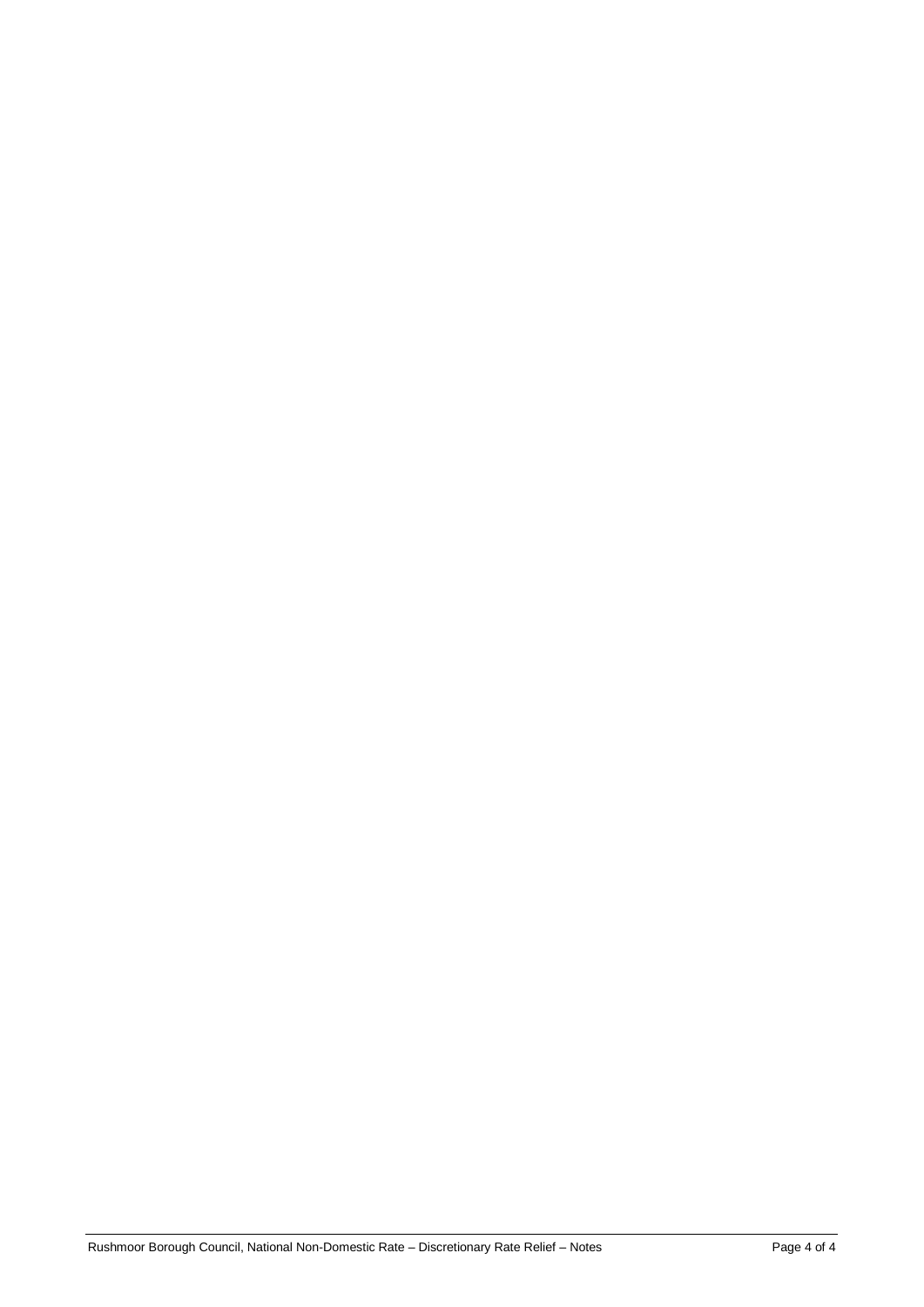

Council Offices, Farnborough Road, Farnborough, Hants. GU14 7JU Tel: (01252) 398 399

Website: www.rushmoor.gov.uk

# **APPLICATION for DISCRETIONARY RATE RELIEF IN RESPECT OF:**

- $\triangleright$  Charities; or
- Clubs, societies and other organisations that are not established or conducted for profit, and whose premises are used wholly or mainly for recreation; or
- $\triangleright$  Other organisations not established or conducted for profit, whose main objects are philanthropic, religious or concerned with education, social welfare, science, literature or fine arts.

# PLEASE COMPLETE IN **BLACK** INK

| Rate Reference Number:<br>(You may find this on your rate bill)<br>Ratepayer's Name:                                                       |  |
|--------------------------------------------------------------------------------------------------------------------------------------------|--|
| <b>Address of Rated Premises:</b>                                                                                                          |  |
| <b>Description of Rated Premises:</b><br>(You may find this on your rate bill)<br>Rateable Value:<br>(You may find this on your rate bill) |  |

### **PLEASE ANSWER ALL OF THE FOLLOWING QUESTIONS AS FULLY AS POSSIBLE**

If a question does not apply to your organisation, please write "Not Applicable" in the space provided for your answer.

### **About the Organisation**

1. Is it established or conducted for profit?

| Yes / No                |
|-------------------------|
| (delete as appropriate) |

2. What are its main objects?

3. Is it a registered charity? **Yes / No**

(delete as appropriate)

- 4. If Yes, please give its charity registration number:
- 5. If No, does the Her Majesty's Revenue & Customs treat it as a charity?: **Yes / No** (HMRC was formerly known as the Inland Revenue and Her Majesty's Customs & Excise) (delete as appropriate)
	- *If so, please provide a copy of a letter from HMRC confirming this.*

Rushmoor Borough Council, National Non-Domestic Rate –Discretionary Rate Relief – Application Form Page 1 of 5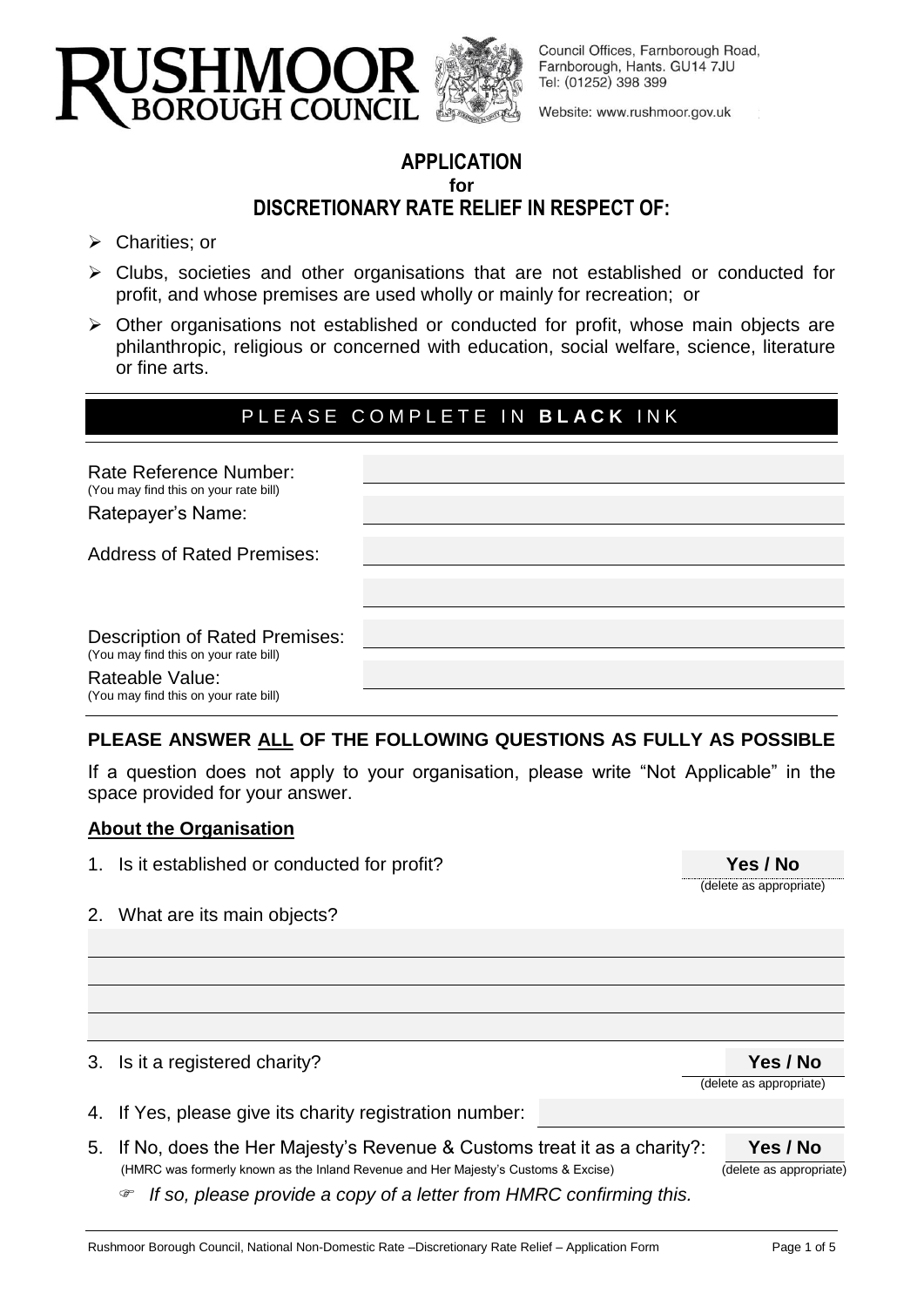| 6. | Is it a registered Community Amateur Sports Club?                                                                                                                                           | Yes / No                            |
|----|---------------------------------------------------------------------------------------------------------------------------------------------------------------------------------------------|-------------------------------------|
|    |                                                                                                                                                                                             | (delete as appropriate)             |
| 7. | If Yes, please give its CASC registration number:                                                                                                                                           |                                     |
| 8. | Does the organisation have a written constitution, rule book or<br>Memorandum and Articles of Association?                                                                                  | Yes / No<br>(delete as appropriate) |
|    | If Yes, please provide a copy.<br>☞                                                                                                                                                         |                                     |
| 9. | Please give an outline of ways in which the local organisation is involved, at local,<br>regional or national level, in developing its particular interests (eg competitions, events, etc)  |                                     |
|    | <b>About the Premises</b>                                                                                                                                                                   |                                     |
|    | 10. Organisation's status at the premises:<br>freehold / leasehold / tenancy agreement<br>(delete as appropriate)                                                                           |                                     |
|    | 11. For what purpose does the organisation use the rated premises and its facilities?                                                                                                       |                                     |
|    |                                                                                                                                                                                             | Yes / No                            |
|    | 12. Are the premises and facilities made available to anyone else?                                                                                                                          | (delete as appropriate)             |
|    | 13. If Yes, please give details:                                                                                                                                                            |                                     |
|    | <b>About the Membership of the Organisation</b><br>(If it is a regional, national or international organisation, please give details relating only to the membership at the rated premises) |                                     |
|    | 14. How many members are there?                                                                                                                                                             |                                     |
|    | 15. If there are different types or levels of membership, please provide details:                                                                                                           |                                     |
|    | 16. Please give details of any fees or subscriptions charged and indicate if there are any<br>concessions available (eg for young, retired, unemployed, people with disabilities)           |                                     |
|    |                                                                                                                                                                                             |                                     |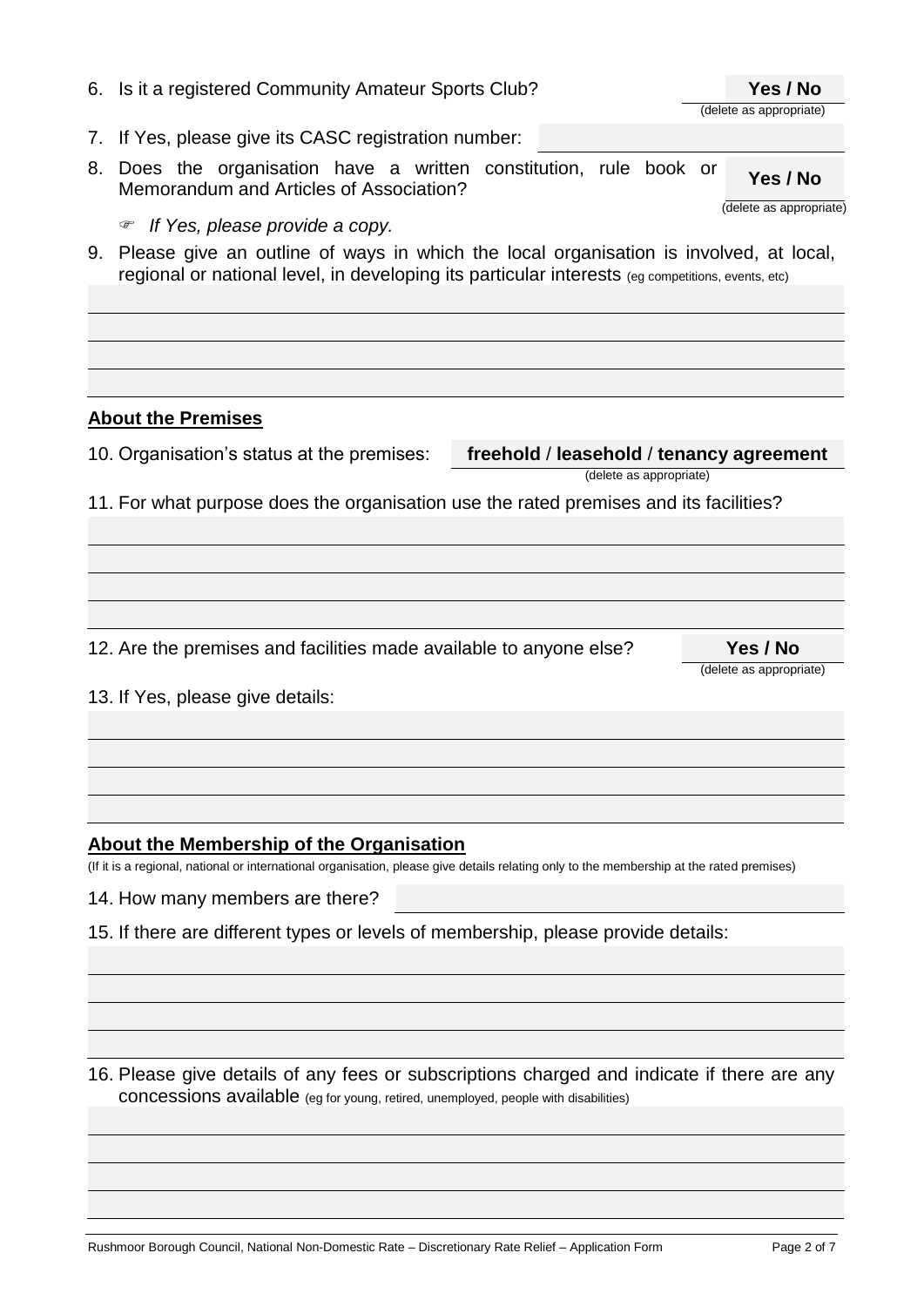| 17. What proportion of the membership is resident in the Rushmoor area?                 |                         |  |  |
|-----------------------------------------------------------------------------------------|-------------------------|--|--|
|                                                                                         |                         |  |  |
| 18. Is membership open to all members of the community?                                 | Yes / No                |  |  |
|                                                                                         | (delete as appropriate) |  |  |
| 19. If No, please give details of those excluded, together with the reasons:            |                         |  |  |
|                                                                                         |                         |  |  |
|                                                                                         |                         |  |  |
|                                                                                         |                         |  |  |
|                                                                                         |                         |  |  |
|                                                                                         |                         |  |  |
| 20. Does the organisation have a written Equal Opportunities Policy?                    | Yes / No                |  |  |
| If Yes, please enclose a copy with this application.<br>☞                               | (delete as appropriate) |  |  |
| 21. Does the organisation actively encourage membership from under                      |                         |  |  |
| represented sections of the community?                                                  | Yes / No                |  |  |
| (eg ethnic minorities, young or retired people, people with disabilities, etc)          | (delete as appropriate) |  |  |
| 22. If Yes, please explain how.                                                         |                         |  |  |
|                                                                                         |                         |  |  |
|                                                                                         |                         |  |  |
|                                                                                         |                         |  |  |
|                                                                                         |                         |  |  |
|                                                                                         |                         |  |  |
| 23. What specific facilities are there for under represented sections of the community? |                         |  |  |
|                                                                                         |                         |  |  |
|                                                                                         |                         |  |  |
|                                                                                         |                         |  |  |
|                                                                                         |                         |  |  |
|                                                                                         |                         |  |  |
| 24. What training or educational facilities are provided for members?                   |                         |  |  |
|                                                                                         |                         |  |  |
|                                                                                         |                         |  |  |
|                                                                                         |                         |  |  |
|                                                                                         |                         |  |  |

# **Other Information**

- 25. Please provide an up to date trading statement (showing the current financial situation of the organisation) plus a copy of the following audited or certified accounts for the last two years:
	- *Balance sheet*
	- *Income and expenditure*
	- *Bar account (must include details of stock value at start of the financial year, stock purchases during the year, stock value at end of the year, other bar expenses, value of sales and profit/loss in year).*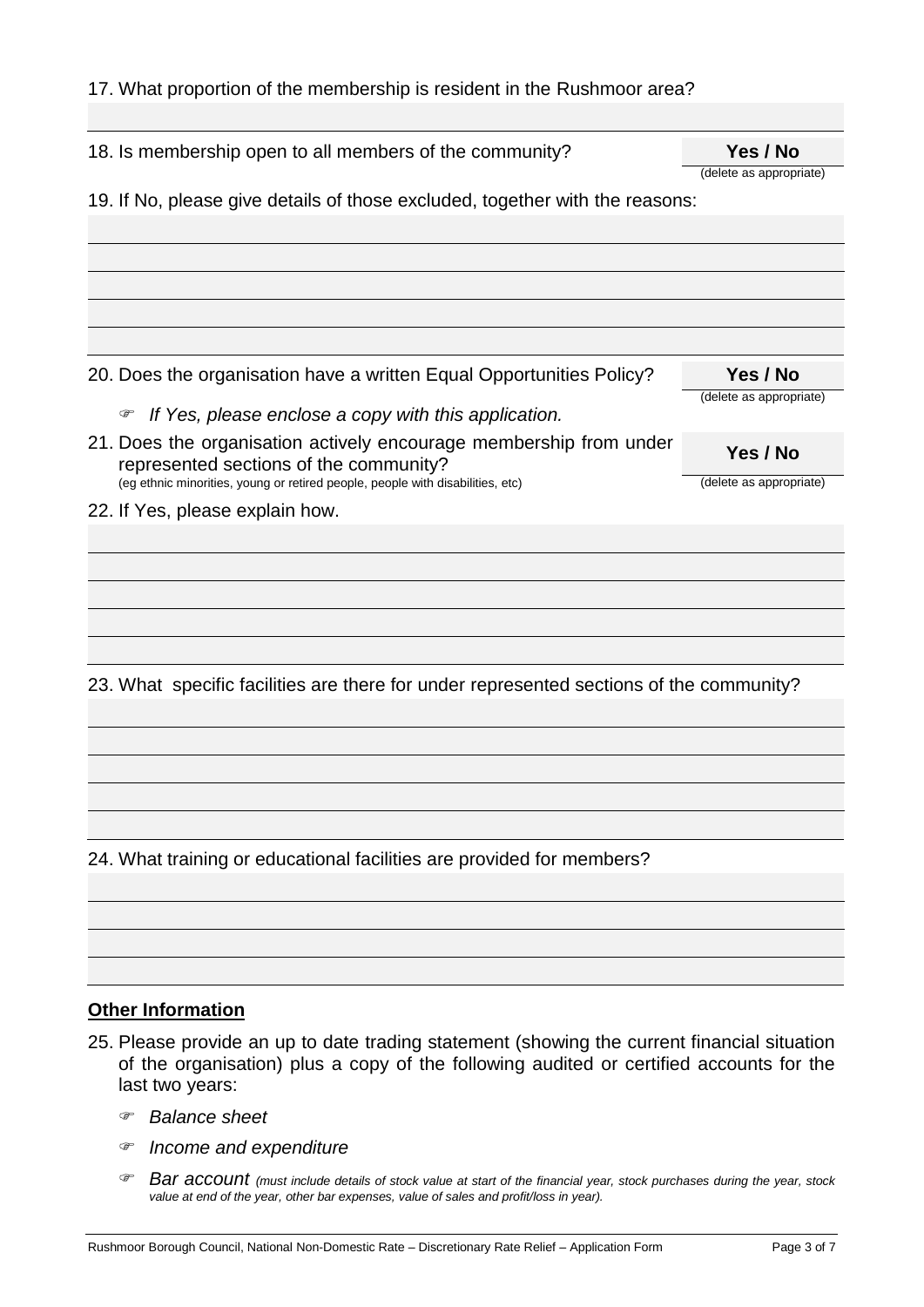26. Please explain how an award of relief to your organisation would benefit the local community:



27. Please give the contact details of the person to whom communications should be sent: Name: Position in organisation: Contact address:

|  | Daytime telephone number: |  |
|--|---------------------------|--|

## **DECLARATION**

**I confirm that all information given in this form is true to the best of my knowledge and belief. I understand if any information that I give is found to be inaccurate, my application will be disqualified.**

| <b>Signature:</b>                             | Date: |
|-----------------------------------------------|-------|
| <b>Name:</b> (please print in block capitals) |       |
| <b>Capacity in which signed:</b>              |       |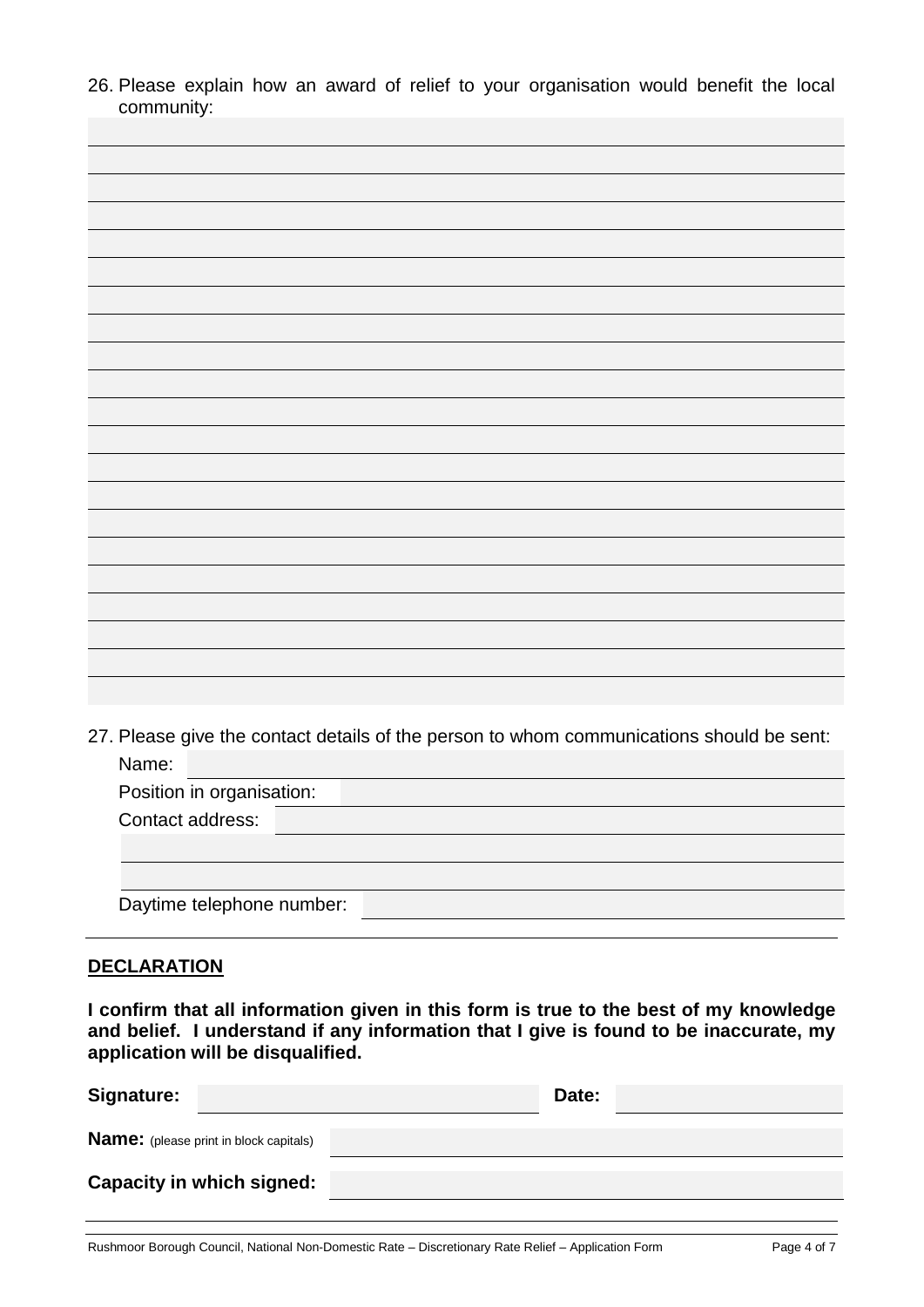# **C H E C K L I S T**

### Have you:

| Yes / No<br>Provided a copy of a letter from Her Majesty's Revenue & Customs?<br>☞<br>(delete as appropriate)<br>Provided a copy of the constitution, rule book or Memorandum and<br>☞<br>Yes / No<br><b>Articles of Association?</b><br>(delete as appropriate)<br>Provided a copy of the Equal Opportunities Policy?<br>Yes / No<br>☞<br>(delete as appropriate)<br>Yes / No<br>Provided audited or certified balance sheets for the last two years?<br>☞<br>(delete as appropriate)<br>Provided an up to date trading statement (showing the current<br>☞<br>Yes / No<br>financial situation of the organisation)?<br>(delete as appropriate)<br>Provided audited or certified income & expenditure accounts for the<br>☞<br>Yes / No<br>last two years?<br>(delete as appropriate)<br>Provided audited or certified bar accounts for the last two years?<br>Yes / No<br>☞<br>(delete as appropriate)<br>Yes / No<br>Provided any other documents you wish to be taken into account?<br>☞<br>(delete as appropriate)<br>Completed and signed the declaration?<br>Yes / No<br>☞<br>(delete as appropriate) | ☞ | Answered ALL of the questions? | Yes / No                |
|--------------------------------------------------------------------------------------------------------------------------------------------------------------------------------------------------------------------------------------------------------------------------------------------------------------------------------------------------------------------------------------------------------------------------------------------------------------------------------------------------------------------------------------------------------------------------------------------------------------------------------------------------------------------------------------------------------------------------------------------------------------------------------------------------------------------------------------------------------------------------------------------------------------------------------------------------------------------------------------------------------------------------------------------------------------------------------------------------------------|---|--------------------------------|-------------------------|
|                                                                                                                                                                                                                                                                                                                                                                                                                                                                                                                                                                                                                                                                                                                                                                                                                                                                                                                                                                                                                                                                                                              |   |                                | (delete as appropriate) |
|                                                                                                                                                                                                                                                                                                                                                                                                                                                                                                                                                                                                                                                                                                                                                                                                                                                                                                                                                                                                                                                                                                              |   |                                |                         |
|                                                                                                                                                                                                                                                                                                                                                                                                                                                                                                                                                                                                                                                                                                                                                                                                                                                                                                                                                                                                                                                                                                              |   |                                |                         |
|                                                                                                                                                                                                                                                                                                                                                                                                                                                                                                                                                                                                                                                                                                                                                                                                                                                                                                                                                                                                                                                                                                              |   |                                |                         |
|                                                                                                                                                                                                                                                                                                                                                                                                                                                                                                                                                                                                                                                                                                                                                                                                                                                                                                                                                                                                                                                                                                              |   |                                |                         |
|                                                                                                                                                                                                                                                                                                                                                                                                                                                                                                                                                                                                                                                                                                                                                                                                                                                                                                                                                                                                                                                                                                              |   |                                |                         |
|                                                                                                                                                                                                                                                                                                                                                                                                                                                                                                                                                                                                                                                                                                                                                                                                                                                                                                                                                                                                                                                                                                              |   |                                |                         |
|                                                                                                                                                                                                                                                                                                                                                                                                                                                                                                                                                                                                                                                                                                                                                                                                                                                                                                                                                                                                                                                                                                              |   |                                |                         |
|                                                                                                                                                                                                                                                                                                                                                                                                                                                                                                                                                                                                                                                                                                                                                                                                                                                                                                                                                                                                                                                                                                              |   |                                |                         |
|                                                                                                                                                                                                                                                                                                                                                                                                                                                                                                                                                                                                                                                                                                                                                                                                                                                                                                                                                                                                                                                                                                              |   |                                |                         |
|                                                                                                                                                                                                                                                                                                                                                                                                                                                                                                                                                                                                                                                                                                                                                                                                                                                                                                                                                                                                                                                                                                              |   |                                |                         |
|                                                                                                                                                                                                                                                                                                                                                                                                                                                                                                                                                                                                                                                                                                                                                                                                                                                                                                                                                                                                                                                                                                              |   |                                |                         |
|                                                                                                                                                                                                                                                                                                                                                                                                                                                                                                                                                                                                                                                                                                                                                                                                                                                                                                                                                                                                                                                                                                              |   |                                |                         |
|                                                                                                                                                                                                                                                                                                                                                                                                                                                                                                                                                                                                                                                                                                                                                                                                                                                                                                                                                                                                                                                                                                              |   |                                |                         |
|                                                                                                                                                                                                                                                                                                                                                                                                                                                                                                                                                                                                                                                                                                                                                                                                                                                                                                                                                                                                                                                                                                              |   |                                |                         |
|                                                                                                                                                                                                                                                                                                                                                                                                                                                                                                                                                                                                                                                                                                                                                                                                                                                                                                                                                                                                                                                                                                              |   |                                |                         |
|                                                                                                                                                                                                                                                                                                                                                                                                                                                                                                                                                                                                                                                                                                                                                                                                                                                                                                                                                                                                                                                                                                              |   |                                |                         |
|                                                                                                                                                                                                                                                                                                                                                                                                                                                                                                                                                                                                                                                                                                                                                                                                                                                                                                                                                                                                                                                                                                              |   |                                |                         |
|                                                                                                                                                                                                                                                                                                                                                                                                                                                                                                                                                                                                                                                                                                                                                                                                                                                                                                                                                                                                                                                                                                              |   |                                |                         |
|                                                                                                                                                                                                                                                                                                                                                                                                                                                                                                                                                                                                                                                                                                                                                                                                                                                                                                                                                                                                                                                                                                              |   |                                |                         |

Please send your application, together with any supporting documents, to:

**Local Taxation Section Rushmoor Borough Council Council Offices Farnborough Road Farnborough Hampshire GU14 7JU**

Rushmoor Borough Council, National Non-Domestic Rate – Discretionary Rate Relief – Application Form Page 5 of 7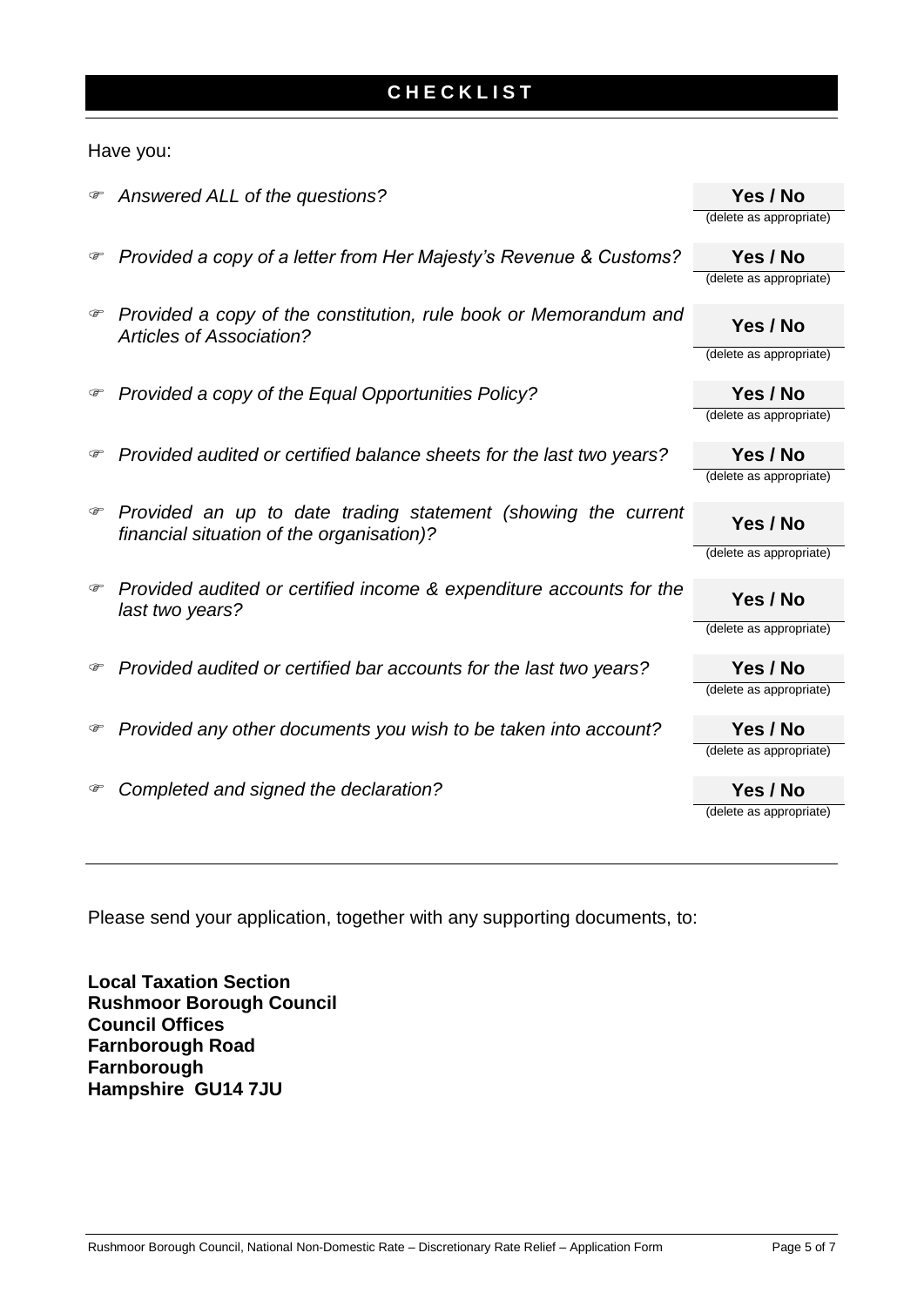#### **Privacy Notice – Business Rates**

#### **1.Identity of the Data Controller and contact details**

Rushmoor Borough Council is the data controller for the personal information you provide. You can contact the Council by phone on 01252 398331, via email to businessrates@rushmoor.gov.uk or by writing to us at Council Offices, Farnborough Road, Farnborough GU14 7JU. You can contact the Council's Data Protection Officer at [data.protection@rushmoor.gov.uk](mailto:data.protection@rushmoor.gov.uk)

#### 2.**What we need your information for and the legal basis for it**

We need your information to administer and change the details of your business rates account. The law allows us to use your personal information in this way as carrying out responsibilities under the Local Government Finance Act 1998 is one of the Council's public tasks.

#### 3.**Use for any other purposes**

If we need to use your information for any other purpose, we will normally inform you before using it, unless we believe you know about the new purpose already or there are legal reasons that prevent us from telling you.

### 4.**Will you pass my information to anyone else?**

We may share your information with other teams within the Council such as , Planning, Council Tax , Environmental Health, Audit and Corporate Investigations in order to provide our services, carry out our public tasks and to keep our records up to date. If you ask a Councillor for help we may pass information to them and other services to enable them to help you.

We may also pass information about you to third parties where permitted or required by law to do so. This may include other local authorities and government departments or agencies carrying out their public tasks, such as the Council's Bailiffs, Magistrates Court, Hampshire County Council, the Valuation Office, HMRC and the Police in carrying out criminal investigations.

#### 5.**How we will store and look after your information**

Your data will be held electronically and will not be stored in a country outside the UK. All paper records containing your personal information will be held securely in our filing systems and archives.

### 6.**How long we will retain your information**

We will make sure we do not keep your details for any longer than is necessary and when we no longer have a need to keep your details, we will delete or destroy your details securely. For further information on our policy for retaining personal information, see our retention guidelines.

### 7.**Your rights concerning your information**

The General Data Protection Regulation gives you a number of rights concerning your personal information. See the list below. Not all rights apply in every case – it will depend on the legal basis for collecting your information and how we use it.

- •The right to be informed •The right to restrict processing
	-
- •The right of access •The right to data portability
- •The right to rectification •The right to object
- •Rights related to automated decision making, including profiling
- •The right to erasure

Further details on these rights can be found on our website<http://www.rushmoor.gov.uk/dataprotection>